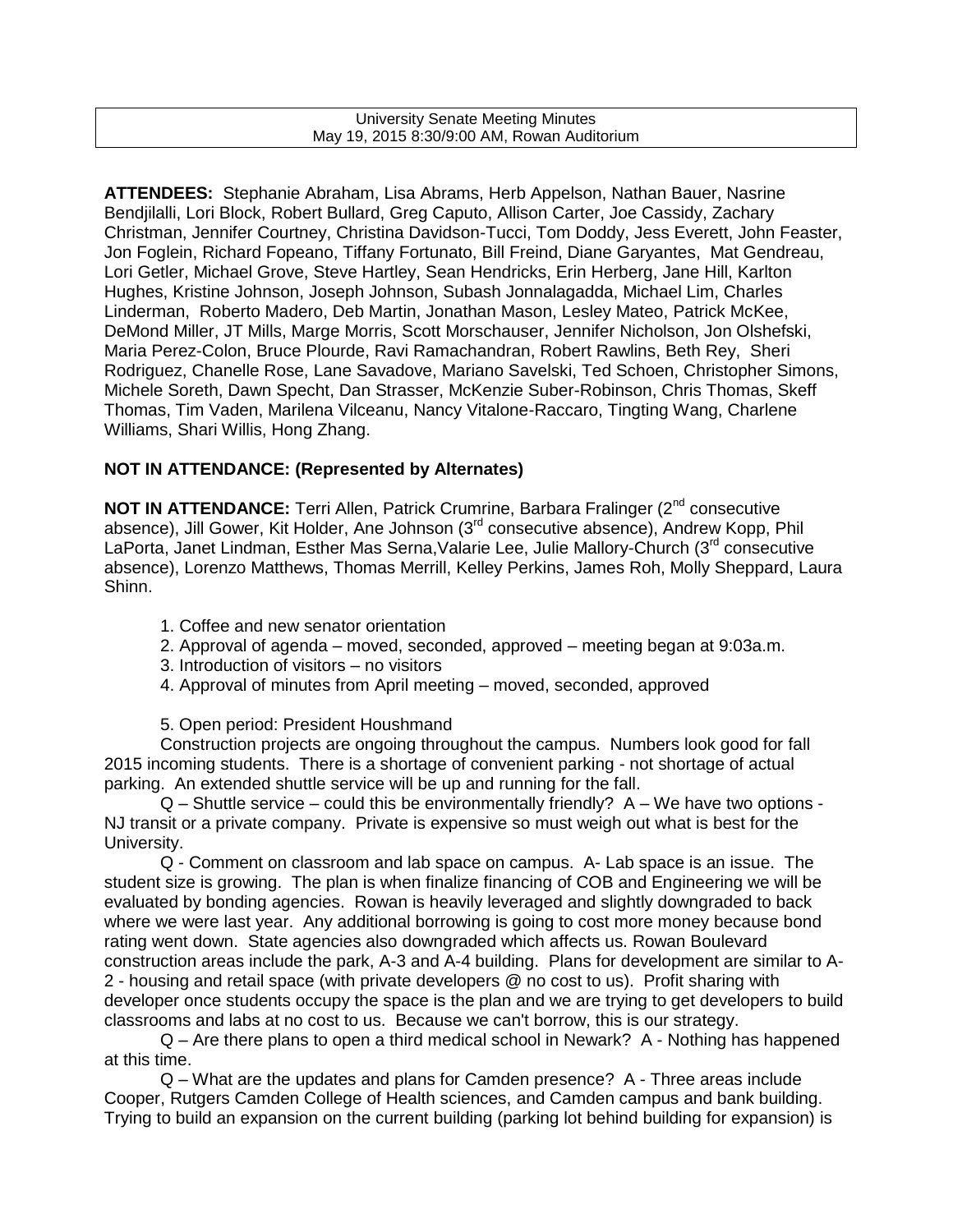the plan. There are negotiations to obtain an adjacent parking lot. Plan is ongoing to expand offerings in Camden for needs in Camden.

Q - When will budget be released? A – Currently there is a one page summary. During the next board meeting the BOT will be presented with the full report and then will be released. The budget looks fairly good, probably will have some surplus.

Q – Article reporting of incomplete applications does not comply with guidelines. Have you read this? A - Have not read article at this time. There is a trend going on with common application and the result is a switch to more applications and growth from North Jersey applicants.

Q - Research classification - what other tangible benefits has the University seen with regards to curriculum? A – This has resulted in a huge addition - SOM operating budget increased, TAG money increased significantly, and ease in approving degree programs.

 $Q$  – Are there benchmarks needed to maintain this classification?  $A - No$ , it's purely a classification.

#### 6. President's Report

a. T&R update – Many new faculty members this year. Proposal is to double the number of members serving on this committee. Membership is needed, please nurture your junior faculty members and provide support.

b. Budget Update: Chris Simons – report is included with agenda. There will likely be a modest surplus due to the increase in enrollment. New bonding for new buildings has resulted in a slight drop in our credit rating. The expected increase in enrollment is not expected to be maintained and some anticipated new positions may be delayed. State Supreme Court case could also impact our funding. Comment by Bill Freind: Senior Vice President of Advancement position is moving along with 3 candidates to be interviewed. Search is confidential but this position will be charged with heavy fundraising responsibilities.

c. Update on Rowan Core (Mike Grove) – Mike has met with Jim Newell to review the proposal. There are still some issues which need to be addressed and this includes the literacy fulfillment. Course proposals will begin in fall. The committee has finished its charge and has somewhat disbanded.

Q – What about timing and transition? When will the process of grandfathering students and transfers begin?  $A -$  Jim has not officially signed off but is OK with the general guidelines. Hope to have his signature in the fall. Literacies line up with the county college model and if students arrive with an Associate degree should have no problems at all.

Comment from Bill Freind – RCGC and RU will identify faculty to meet this summer and work to align syllabi from commonly transferred courses. Faculty will be paid.

d. Program Review Report – In Fall 2013, all programs were slated for review. In fall 2014 this process was refocused to review all program having less than 150 students. Original timeline was to be May  $13<sup>th</sup>$ , 2015 but this timeline was not correct.

Recommendations were forwarded to the Board of Trustees but no decisions will be made at this time. Discussions will follow in the fall with deans and department chairs in all of the programs being reviewed. Eventually, all programs will undergo this process.

Q – When will Phase 2 begin? A – There is currently no timeline for Phase 2. Goal is for committee to meet and discuss a timeline.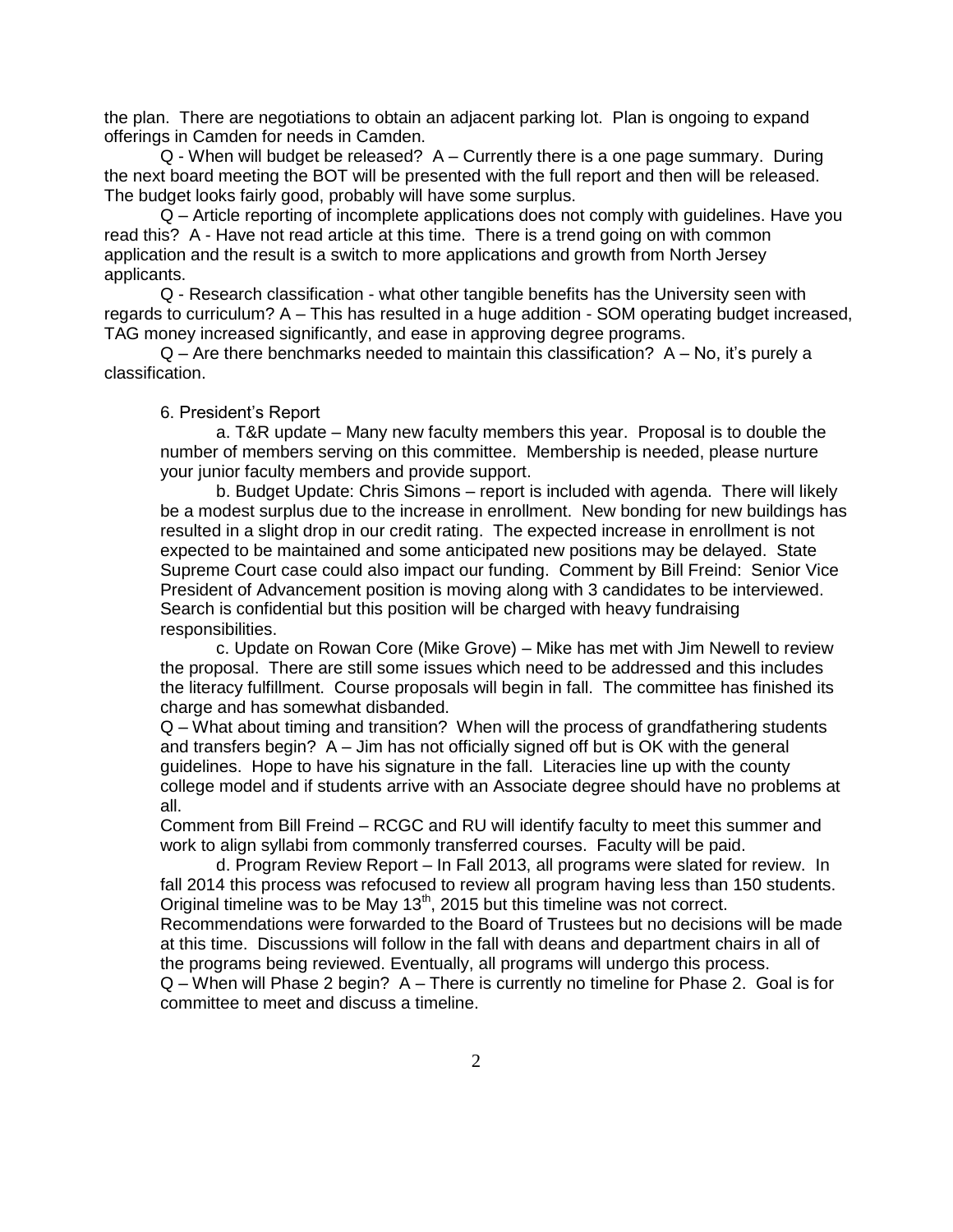$Q$  – Will departments have the opportunity to discuss and respond?  $A$  – Jim Newell explained this to be an "expanded conversation".

e. Academic Integrity Policy – Is available on the website. This should also be included in all syllabi. [http://www.rowan.edu/provost/policies/documents/academic\\_integrity\\_policy\\_04-12.pdf](http://www.rowan.edu/provost/policies/documents/academic_integrity_policy_04-12.pdf)

f. New parking in Fall 15 – New designated faculty/staff parking will be located in a section of the new lots (former practice fields) along with the top floor of the parking garage (near townhomes).

g. Negotiations update – Chuck Linderman – It is important to reach out to legislatures. Committee is being formed to get out to offices and fundraisers to talk about our needs and show a less-slanted side. Email Chuck if interested in joining this team.

h. Update on Administrative Chairs – Bill Friend – Math and Engineering will have Administrative chairs as part of this pilot initiative. These positions are no longer in the bargaining unit and requires careful planning.

7. Proposal for an Ad Hoc Committee on Teaching Evaluations (page 3) – Currently, 14 different assessment instruments are being used. Departments are operating but not knowing what makes a good instrument. Guidelines are being created to assist with this.  $Q - Is$  there a way to evaluate adjuncts?  $A - Yes$ , online instrument is currently being used. Best practices – not good to use an incentive to ask for responses. Do the evaluations while in class to maximize responses.

Q – Is there a discussion of peer evaluation models? A – No Motion made and approved

8. Proposal to Double the Number of Faculty on the Senate T&R Committee (page 4) –  $Q$  – Amendment to double the number of professional staff?  $A$  – AFT is working on this as well bur from a different direction.

Vote – to suspend senate rules? Motion made and approved

Vote – to double the number of faculty on the senate T&R committee - motion made and approved

9. Title IX Summit (Deb Martin) –  $3<sup>rd</sup>$  annual Title IX Summit – will be held June 15<sup>th</sup> and 16<sup>th</sup>. Free for faculty.

#### 10. Elections

- a. President Bill Freind, nominated, unanimous approval
- b. Vice President DeMond Miller, nominated, unanimous approval
- c. Secretary Beth Rey, nominated, unanimous approval
- d. Standing Committees
	- i. Academic Integrity TBD
	- ii. Academic Policies & Procedures Mike Grove
	- iii. Campus Aesthetics & Environmental Concerns Mat Gendreau
	- iv. Career Development TBD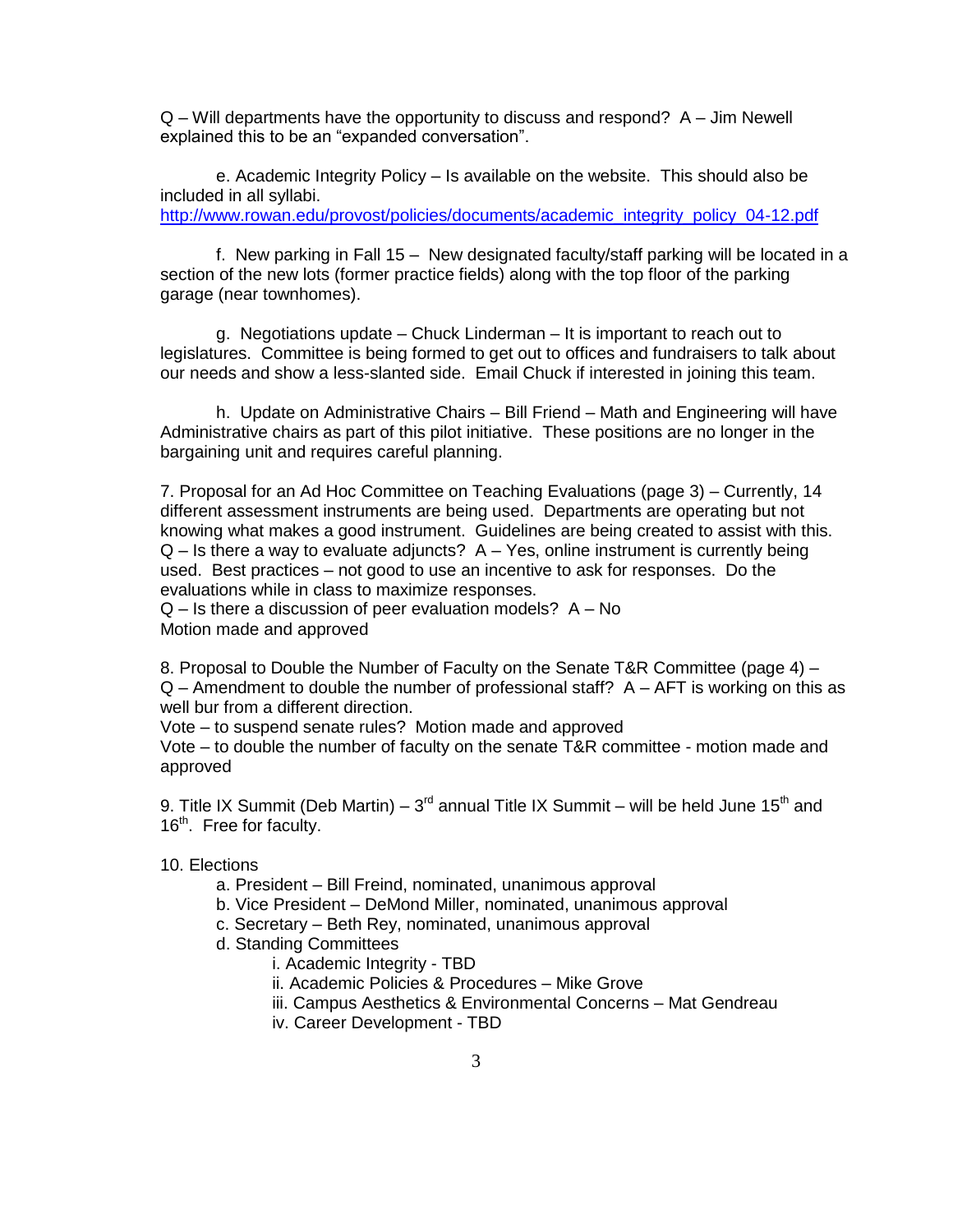v. Committee on Committees – James Roh

vi. Curriculum - Erin Herberg

vii. Diversity – Julie Malory-Church

viii. Intercollegiate Athletics – Bob Bullard

ix. Learning Outcomes Assessment – Shari Willis

x. Professional Ethics & Welfare – Lori Block

xi. Promotion – Jess Everett

xii. Recruitment/Admissions/Retention – Sean Hendricks

xiii. Research – Subash Jonnalagaddah

xiv. Sabbatical Leave – Chris Thomas

xv. Student Relations – Lori Getler

xvi. Technological Resources – Dawn Specht

xvii. Tenure & Recontracting – Rick Dammers

xviii. University Budget & Planning – Chris Simons

e. Senator Executive Committee At-Large Members – Jennifer Courtney, Uma Thayasivam

f. Senate Representatives to Board of Trustees Committees - TBD

10. Curriculum report: Erin Herberg (page 5)

BFA – Biomedical Art and Visualization –

Q – What is it? A – Graphic design, oriented towards medicine – i.e. textbooks, demonstrations, etc.

Motion made, approved

BA in Computing and Informatics – Motion made, approved

Specialization – Public Policy in Economics – Motion made, approved

CUGS – Social Justice and Social Change – Motion made, approved

11. End of year committee reports

- a. Standing Committees (see booklet)
- b. All University Committees (see booklet)

12. Old business – none

13. New business – Question regarding Intellectual property? A – This may be an AFT issue. Promotion and tenure cover this.  $Q - Can$  report binder be sent out electronically?  $A - Yes.$ 

Linda Daly – 7  $\frac{1}{2}$  years as department secretary to the Senate Office – is now retiring. 14. Adjournment – 11:14a.m.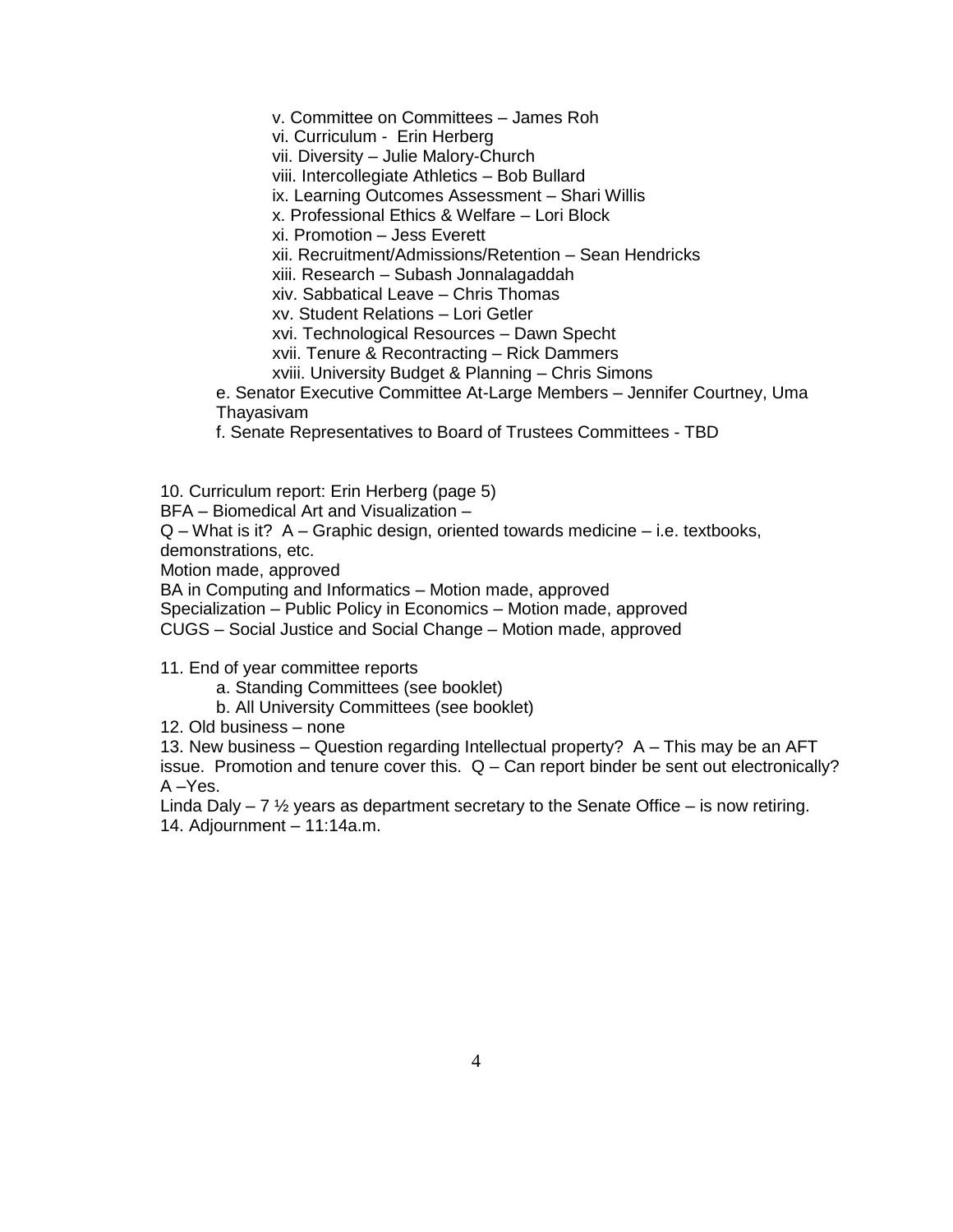# **Proposal to Create an Ad Hoc Committee to Create Guidelines on the Use of Teaching Evaluations**

Currently, departments employ a variety of instruments for evaluating teaching effectiveness, but the university has not provided guidelines that would help those departments to choose or create the instruments that are best suited to their needs, as well as developing processes and procedures to utilize those instruments. This proposal would create a task force to provide those guidelines. This committee would investigate the types of available instruments for evaluating teaching effectiveness, and would develop a list of best practices in developing and implementing those instruments.

These guidelines would be purely advisory. Section 1.14 of the 2014-2015 Tenure and Recontracting MOA specifies that "[e]valuation of excellence in teaching will be assessed in terms of the characteristics of excellence presented in Section 1.12. Standards of activity and procedures for their assessment will be identified in the ratified and approved department criteria and this University document," so this committee could not override the MOA.

Members:

Deb Martin, Director of the Faculty Center Michelle Pich, Assistant Director of the Faculty Center Jeff Bonfield, Director of Assessment One faculty member from each college on the Glassboro campus (7 total) One member appointed by the AFT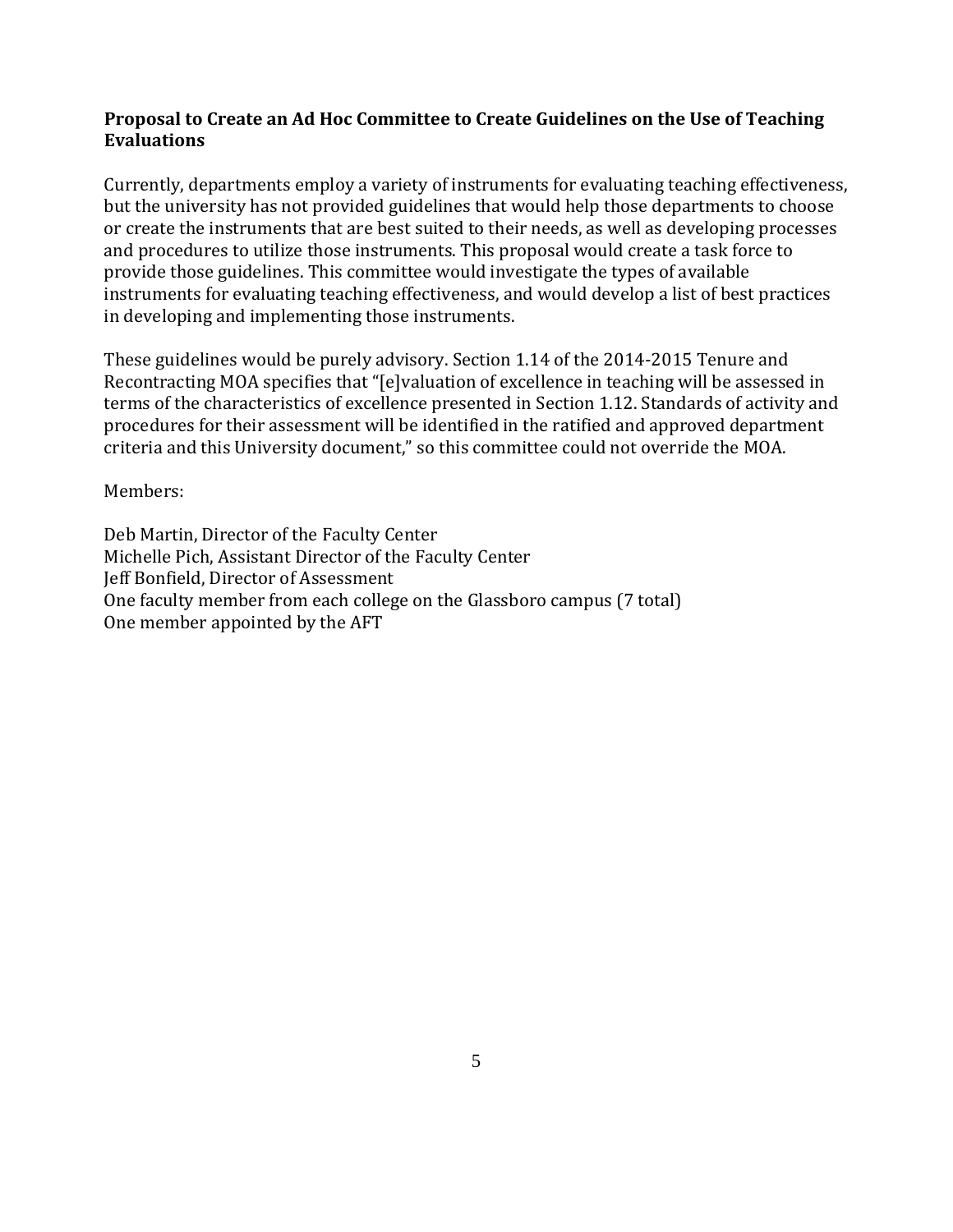## **Proposal to Double the Number of Faculty on the Senate Tenure and Recontracting Committee**

Changes are in bold.

TENURE AND RECONTRACTING : Develops procedures ensuring equitable treatment for all faculty/professional staff, screens candidates not under tenure or multi-year contracts, and recommends to the University President those qualified for retention. Cannot serve concurrently on Departmental **or College** Tenure and Recontracting Committee**s**.

Eligibility: 8 **16** Tenured Faculty (at least one **two** from each College) 1 Librarian 3 Professional Staff 1 AFT Rep